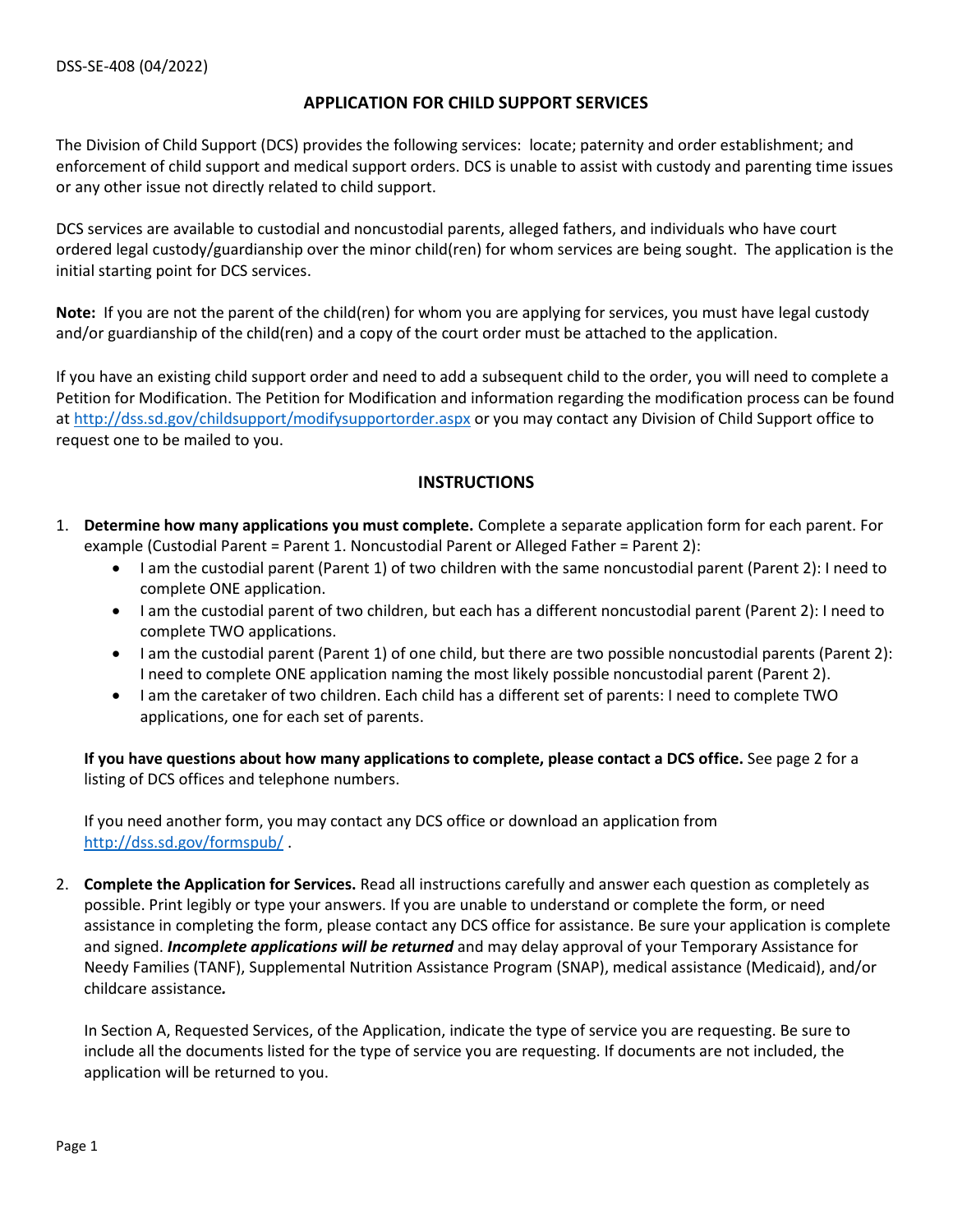The Application is the starting point for DCS services. Once your application has been reviewed and accepted, additional forms may be sent to you for completion.

**It is important to read Section J, Agreement for Child Support Services,** (pages 11-14). These pages describe the services Division of Child Support provides, your responsibilities, fees, accounting procedures, and the use and disclosure of case information. Retain these pages for your records.

3. **Application Fee – There is a \$5 application fee per case for DCS services.** If you are a caretaker who is applying for services against only one parent, the application fee is \$5. If you are a caretaker applying for services against both parents, the application fee is \$10 as two cases are open. **The fee may be paid either by cash, personal check, or money order. Personal check or money order should be made payable to Division of Child Support.** The application fee is waived if you are receiving TANF, SNAP and/or Medicaid for the children listed in the application.

| If you live in:                     | <b>Submit application to:</b>     |                                  |
|-------------------------------------|-----------------------------------|----------------------------------|
| Bon Homme, Charles Mix, Clay,       | Division of Child Support         | Phone Number: 605-668-3030       |
| Douglas, Hutchinson, Turner, Union, | 3113 N Spruce St Ste 200          | Toll-free Number: 1-800-455-5241 |
| Yankton                             | Yankton, SD 57078-5320            |                                  |
| Lincoln, Minnehaha                  | Division of Child Support         | Phone Number: 605-367-5444       |
|                                     | 811 E 10 <sup>th</sup> St Dept 2  | Toll-free Number: 1-866-801-5421 |
|                                     | Sioux Falls, SD 57103-1650        |                                  |
| Beadle, Brookings, Hand, Jerauld,   | Division of Child Support         | Phone Number: 605-353-7100       |
| Kingsbury, Miner, Moody, Sanborn    | 1000 18 <sup>th</sup> St SW Ste 3 | Toll-free Number: 1-877-329-0019 |
|                                     | Huron, SD 57350-1408              |                                  |
| Aurora, Davison, Hanson, Lake,      | Division of Child Support         | Phone Number: 605-995-8000       |
| <b>McCook</b>                       | 116 E 11 <sup>th</sup>            | Toll-free Number: 1-800-231-8346 |
|                                     | Mitchell, SD 57301-1432           |                                  |
| Brown, Campbell, Corson, Day,       | Division of Child Support         | Phone Number: 605-626-3160       |
| Dewey, Edmunds, Faulk, Marshall,    | 3401 10 <sup>th</sup> Ave SE      | Toll-free Number: 1-866-239-8855 |
| McPherson, Spink, Walworth,         | Aberdeen, SD 57401-8000           |                                  |
| Ziebach                             |                                   |                                  |
| Bennett, Brule, Buffalo, Gregory,   | Division of Child Support         | Phone Number: 605-773-3612       |
| Haakon, Hughes, Hyde, Jackson,      | 912 E Sioux Ave                   | Toll-free Number: 1-800-226-1033 |
| Jones, Lyman, Mellette, Potter,     | Pierre, SD 57501-3940             |                                  |
| Stanley, Sully, Todd, Tripp         |                                   |                                  |
| Butte, Custer, Fall River, Harding, | Division of Child Support         | Phone Number: 605-394-2525       |
| Lawrence, Meade, Oglala Lakota,     | 510 N Campbell                    | Toll-free Number: 1-800-644-2914 |
| Pennington, Perkins                 | PO Box 2440                       |                                  |
|                                     | Rapid City, SD 57709-2440         |                                  |
| Clark, Codington, Deuel, Grant,     | Division of Child Support         | Phone Number: 605-882-5000       |
| Hamlin, Roberts                     | 2001 9th Ave SW Ste 300           | Toll-free Number: 1-866-239-6787 |
|                                     | Watertown, SD 57201-4029          |                                  |

## 4. **Where to submit this application**:

If an order has been entered in South Dakota, submit the application to the office which handles the county where the order was entered.

If you are the custodial parent/guardian and live outside of South Dakota and a child support order has not been entered, submit the application to the office which handles the county where the noncustodial parent resides.

If you are the noncustodial parent, submit the application to the office which handles the county where the order was entered. If there is no order entered, submit the application to the office which handles your county of residence.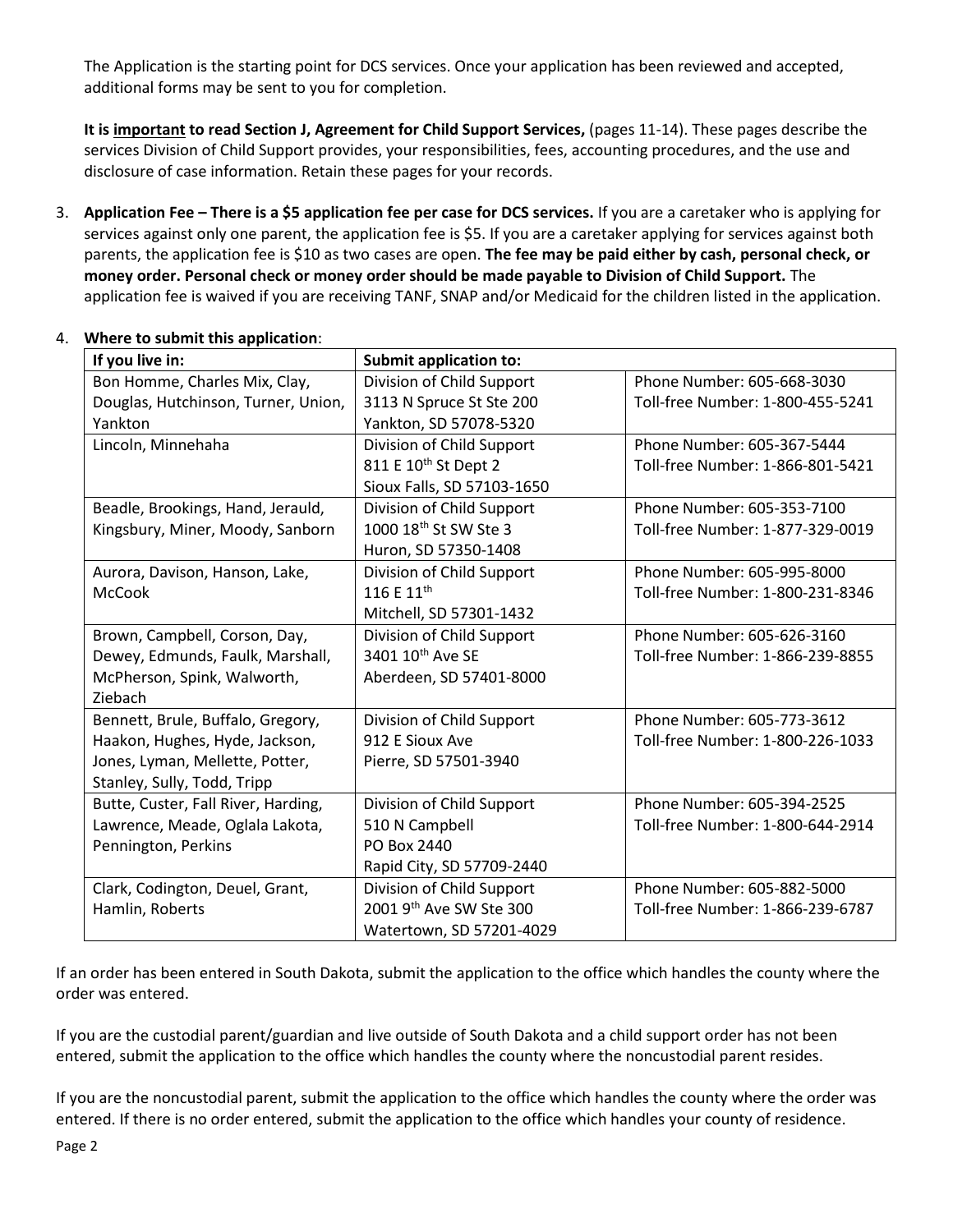FOR OFFICE USE ONLY

**DSS-SE-408 (04/2022) State of South Dakota Department of Social Services Division of Child Support**

Request Date:

Date 408 Sent:

Date 408 Received:

# **APPLICATION FOR CHILD SUPPORT SERVICES**

### **Confidentiality/Interpreter Needs**

Federal and State laws and regulations limit the use and disclosure of confidential information about applicants and recipients of Child Support services.

Do you need interpreter services?  $\Box$  Yes  $\Box$  No

If yes, specify what type of services you require (language type, sign, etc.) (Interpreter services are provided free of charge.)

### **Nondiscrimination Statement**

As a recipient of Federal financial assistance and a State or local government agency, the Department of Social Services does not exclude, deny benefits to, or otherwise discriminate against any person on the ground of race, color, or national origin, or on the basis of disability or age in admission or access to, or treatment or employment in, its programs, activities, or services, whether carried out by the Department of Social Services directly or through a contractor or any other entity with which the Department of Social Services arranges to carry out its programs and activities; or on the basis of actual or perceived race, color, religion, national origin, sex, gender identity, sexual orientation or disability in admission or access to, or treatment or employment in, its programs, activities, or services when carried out by the Department of Social Services directly or when carried out by subrecipients of grants issued by the United States Department of Justice, Office on Violence against Women.

To file a complaint of discrimination, you may write to:

U.S. Department of Agriculture, Director, Office of Adjudication, 1400 Independence Avenue S.W., Washington, D.C. 20205-9410; by Fax (202)690-7442; or by email a[t program.intake@usda.gov](mailto:program.intake@usda.gov) . Individuals who are deaf, hard of hearing, or have speech difficulties and wish to file a complaint, please contact USDA through the Federal Relay Service at (800)877-8339 or (800)845- 6136 (Spanish).

Or write to:

U.S. Department of Health and Human Services, Office of Civil Rights, 200 Independence Ave S.W., Washington, D.C. 20201; by phone (800)368-1019 (voice) or (800)537-7697 (TDD); by Fax (202)619-3818; by emai[l ocrmail@hhs.gov;](mailto:ocrmail@hhs.gov) or online at <http://www.hhs.gov/ocr/civilrights/complaints/index.html> .

Or write to:

Discrimination Coordinator, Director of DSS Division of Legal Services, 700 Governors Drive, Pierre, SD 57501; by phone (605)773- 3305; or by email **DSSinfo@state.sd.us** .

### **Social Security Numbers**

Social Security Numbers are used by the Division of Child Support program to locate individuals for purposes of establishing paternity, modifying, and enforcing support obligations. See 42 U.S.C. §666(a)(13). If you do not have a Social Security Number or the noncustodial parent's Social Security Number is unknown, the DCS will not deny your application.

## **Race/Ethnicity**

Race/Ethnicity is an optional requirement. However, race/ethnicity may be used to aid in determining parentage and allows the DCS to determine whether the DCS has jurisdiction over a noncustodial parent who may be Native American residing on reservation/trust land.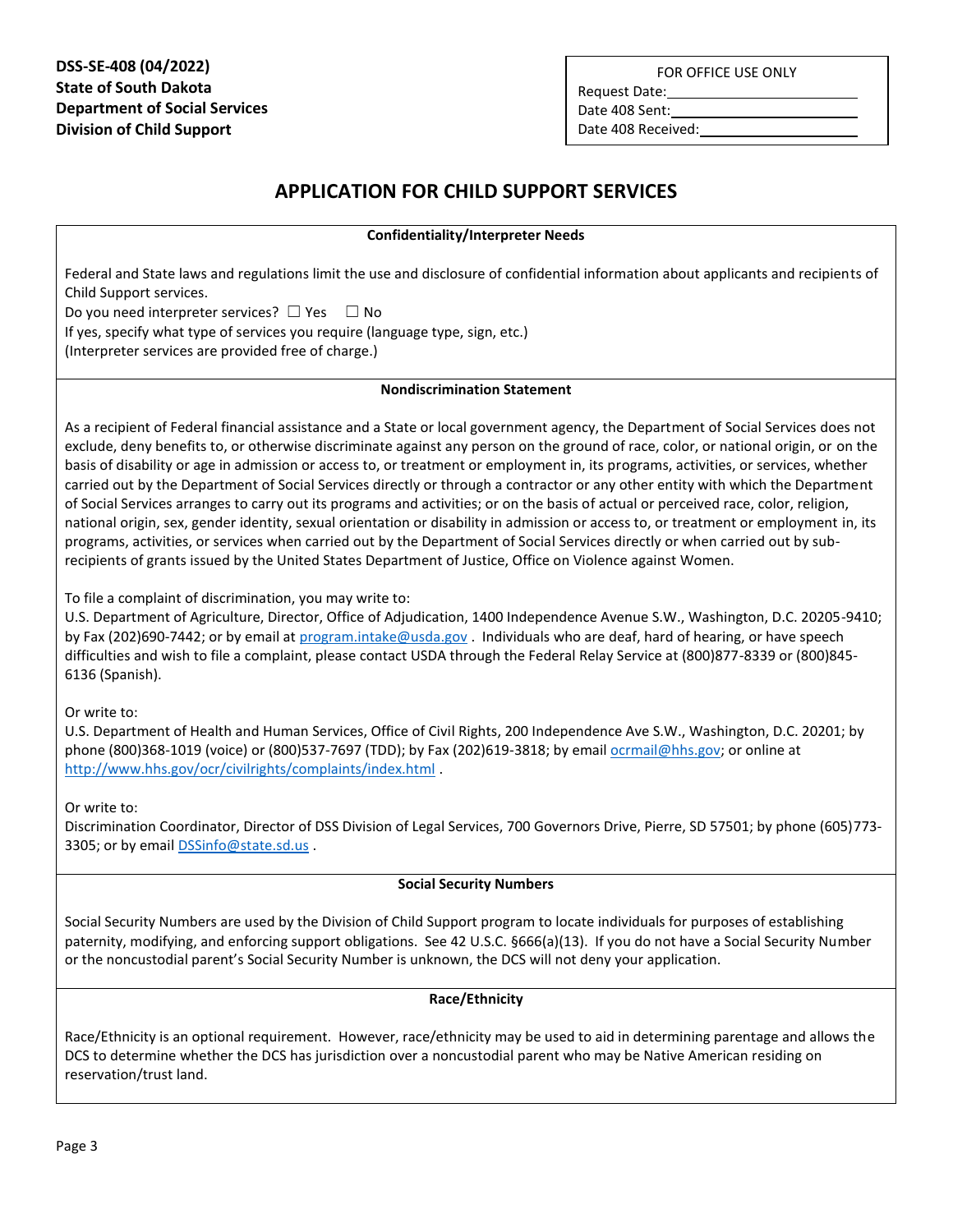| Indicate the service you are requesting. Select only one.                                                                                                                                 |                                                  |  |                                           |                                                                                                                      |  |  |  |  |  |
|-------------------------------------------------------------------------------------------------------------------------------------------------------------------------------------------|--------------------------------------------------|--|-------------------------------------------|----------------------------------------------------------------------------------------------------------------------|--|--|--|--|--|
| A. Establish paternity and a support order for a minor child(ren) who was not born during the marriage of the parents.                                                                    |                                                  |  |                                           |                                                                                                                      |  |  |  |  |  |
| $\square$ Yes $\square$ No                                                                                                                                                                |                                                  |  |                                           |                                                                                                                      |  |  |  |  |  |
| Copy of the child(ren)'s birth certificate.                                                                                                                                               |                                                  |  |                                           |                                                                                                                      |  |  |  |  |  |
| \$5.00 application fee. Fee is waived if you are receiving TANF, SNAP, and/or Medicaid or a child in your household is                                                                    |                                                  |  |                                           |                                                                                                                      |  |  |  |  |  |
| receiving Medicaid. Fee may be paid by cash, money order or by check. Money order or check should be made payable to                                                                      |                                                  |  |                                           |                                                                                                                      |  |  |  |  |  |
| Division of Child Support.                                                                                                                                                                |                                                  |  |                                           |                                                                                                                      |  |  |  |  |  |
| Establish a child support order for a minor child(ren). $\Box$ Yes $\Box$ No<br>В.                                                                                                        |                                                  |  |                                           |                                                                                                                      |  |  |  |  |  |
|                                                                                                                                                                                           | The following must be attached for this service: |  |                                           |                                                                                                                      |  |  |  |  |  |
| Acknowledgment of Paternity, genetic test results, court order establishing paternity, documentation showing the child<br>was born during the marriage of the parents, or adoption order. |                                                  |  |                                           |                                                                                                                      |  |  |  |  |  |
| Copy of the child(ren)'s birth certificate.<br>$\bullet$                                                                                                                                  |                                                  |  |                                           |                                                                                                                      |  |  |  |  |  |
| \$5.00 application fee. Fee is waived if you are receiving TANF, SNAP, and/or Medicaid or a child in your household is<br>$\bullet$                                                       |                                                  |  |                                           |                                                                                                                      |  |  |  |  |  |
|                                                                                                                                                                                           |                                                  |  |                                           | receiving Medicaid. Fee may be paid by cash, money order or by check. Money order or check should be made payable to |  |  |  |  |  |
| Division of Child Support.                                                                                                                                                                |                                                  |  |                                           |                                                                                                                      |  |  |  |  |  |
| Enforcement of a child support order for a minor child(ren). $\Box$ Yes $\Box$ No<br>C.                                                                                                   |                                                  |  |                                           |                                                                                                                      |  |  |  |  |  |
| The following must be attached for this service:                                                                                                                                          |                                                  |  |                                           |                                                                                                                      |  |  |  |  |  |
| Copy of all court orders, including Divorce Decree or other court order for child support. Be sure all orders have been<br>$\bullet$                                                      |                                                  |  |                                           |                                                                                                                      |  |  |  |  |  |
| signed by a Judge. If a Stipulation and Agreement was signed, the Stipulation and Agreement must be attached to the                                                                       |                                                  |  |                                           |                                                                                                                      |  |  |  |  |  |
| appropriate court order.                                                                                                                                                                  |                                                  |  |                                           |                                                                                                                      |  |  |  |  |  |
| \$5.00 application fee. Fee is waived if you are receiving TANF, SNAP, and/or Medicaid or a child in your household is<br>$\bullet$                                                       |                                                  |  |                                           |                                                                                                                      |  |  |  |  |  |
|                                                                                                                                                                                           |                                                  |  |                                           | receiving Medicaid. Fee may be paid by cash, money order or by check. Money order or check should be made payable to |  |  |  |  |  |
| Division of Child Support.                                                                                                                                                                |                                                  |  |                                           |                                                                                                                      |  |  |  |  |  |
|                                                                                                                                                                                           |                                                  |  | <b>SECTION B: APPLICANT'S INFORMATION</b> |                                                                                                                      |  |  |  |  |  |
|                                                                                                                                                                                           |                                                  |  |                                           |                                                                                                                      |  |  |  |  |  |
| Your First Name                                                                                                                                                                           | Your Middle Name                                 |  |                                           | Your Last Name                                                                                                       |  |  |  |  |  |
| Your relationship to child(ren): □Mother*                                                                                                                                                 | $\Box$ Father*                                   |  | $\Box$ Stepparent                         | $\Box$ Legal Guardian                                                                                                |  |  |  |  |  |
| $\Box$ Grandparent                                                                                                                                                                        | □Aunt/Uncle                                      |  | $\Box$ Sibling                            | $\Box$ Other                                                                                                         |  |  |  |  |  |
|                                                                                                                                                                                           |                                                  |  |                                           |                                                                                                                      |  |  |  |  |  |
| *If you marked mother or father, skip to Section C, Parent 1.                                                                                                                             |                                                  |  |                                           |                                                                                                                      |  |  |  |  |  |
| If you did not mark mother or father, continue with the questions below.                                                                                                                  |                                                  |  |                                           |                                                                                                                      |  |  |  |  |  |
|                                                                                                                                                                                           |                                                  |  |                                           |                                                                                                                      |  |  |  |  |  |
| Your Date of Birth (MM/DD/YYYY)                                                                                                                                                           |                                                  |  | Your Social Security Number               | Gender: □Male □Female                                                                                                |  |  |  |  |  |
|                                                                                                                                                                                           |                                                  |  |                                           |                                                                                                                      |  |  |  |  |  |
| Select one or more Race (Optional):                                                                                                                                                       |                                                  |  |                                           | Ethnicity (Optional): □Hispanic or Latino                                                                            |  |  |  |  |  |
| □ American Indian or Alaska Native                                                                                                                                                        |                                                  |  |                                           | □Not Hispanic or Latino                                                                                              |  |  |  |  |  |
| $\Box$ Asian                                                                                                                                                                              |                                                  |  |                                           | If American Indian, what is the Tribal Name?                                                                         |  |  |  |  |  |
| $\Box$ Black or African American                                                                                                                                                          |                                                  |  |                                           |                                                                                                                      |  |  |  |  |  |
| □Native Hawaiian or Other Pacific Islander                                                                                                                                                |                                                  |  |                                           | What is the Tribal Enrollment Number?                                                                                |  |  |  |  |  |
| $\square$ White                                                                                                                                                                           |                                                  |  |                                           |                                                                                                                      |  |  |  |  |  |
| $\Box$ Other                                                                                                                                                                              |                                                  |  |                                           |                                                                                                                      |  |  |  |  |  |
| <b>Contact Information</b>                                                                                                                                                                |                                                  |  |                                           |                                                                                                                      |  |  |  |  |  |
| Home Phone Number (include area code)                                                                                                                                                     |                                                  |  | Cell Phone Number (include area code)     | Your Email Address                                                                                                   |  |  |  |  |  |
| Residential Street Address (street or rural route number and box)                                                                                                                         |                                                  |  |                                           |                                                                                                                      |  |  |  |  |  |
| City<br>State                                                                                                                                                                             |                                                  |  | Zip Code                                  | Country                                                                                                              |  |  |  |  |  |
|                                                                                                                                                                                           |                                                  |  |                                           |                                                                                                                      |  |  |  |  |  |
| Mailing Address (If different than Residential Address)                                                                                                                                   |                                                  |  |                                           |                                                                                                                      |  |  |  |  |  |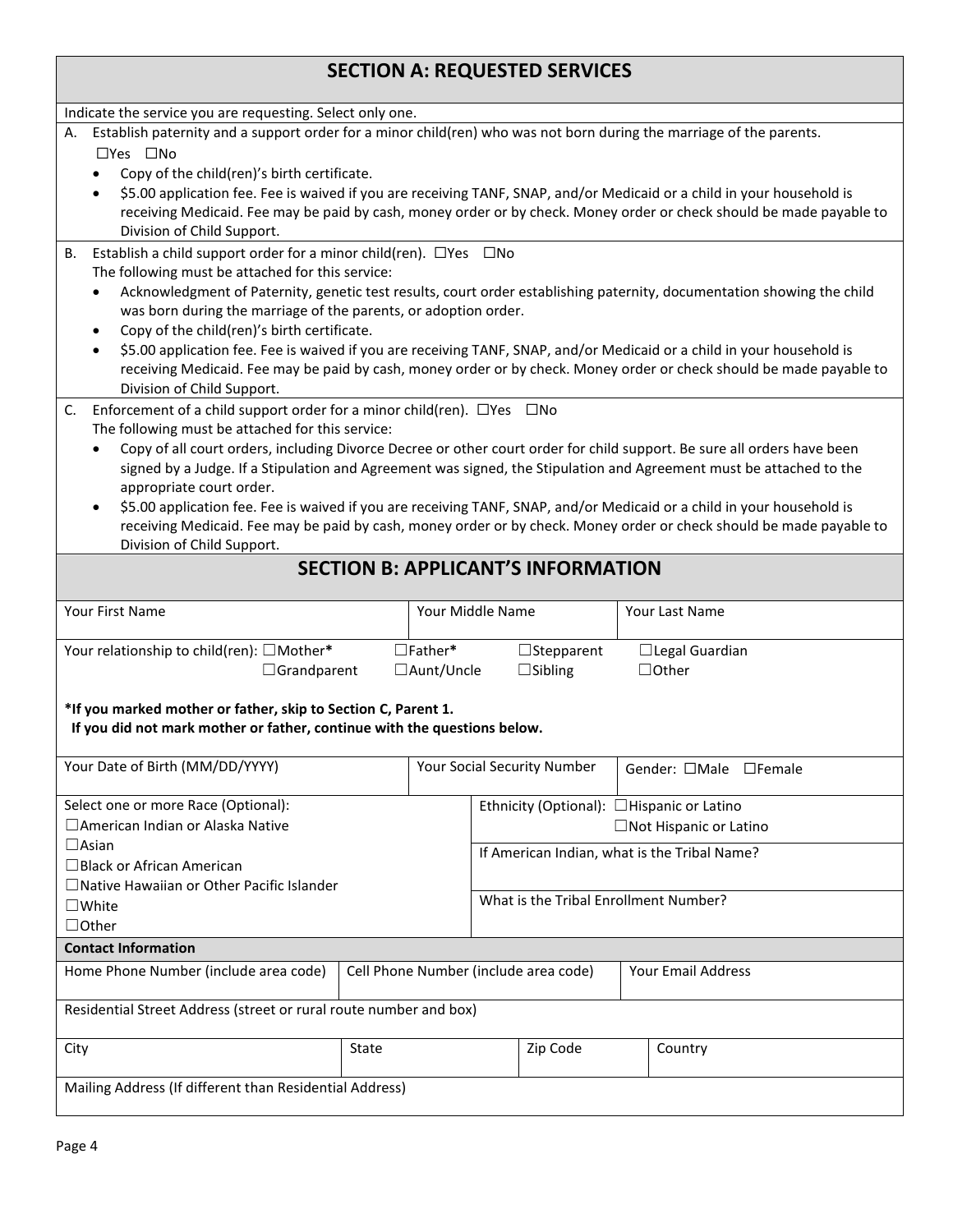| City                                                                                                                                                                                                                                                                                                                                                              |                                             | State |                                        |                                                                      | Zip Code                                                              |                     |           | Country |                  |  |
|-------------------------------------------------------------------------------------------------------------------------------------------------------------------------------------------------------------------------------------------------------------------------------------------------------------------------------------------------------------------|---------------------------------------------|-------|----------------------------------------|----------------------------------------------------------------------|-----------------------------------------------------------------------|---------------------|-----------|---------|------------------|--|
| <b>Additional Information</b>                                                                                                                                                                                                                                                                                                                                     |                                             |       |                                        |                                                                      |                                                                       |                     |           |         |                  |  |
| Do you have a court order which gives you the right to collect child support from either of the parents for child support? (For<br>example, do you have a court order giving you legal custody and/or guardianship of the child(ren)?)<br>$\Box$ Yes<br>$\square$ No<br>If you answered Yes, you must provide Division of Child Support with a copy of the order. |                                             |       |                                        |                                                                      |                                                                       |                     |           |         |                  |  |
| I am requesting Division of Child Support to proceed against the $\Box$ Mother<br>$\Box$ Father<br>$\square$ Both Parents                                                                                                                                                                                                                                         |                                             |       |                                        |                                                                      |                                                                       |                     |           |         |                  |  |
| Other Contact who can always reach you: Name (First and Last Name)<br><b>Phone Number</b>                                                                                                                                                                                                                                                                         |                                             |       |                                        |                                                                      |                                                                       |                     |           |         |                  |  |
|                                                                                                                                                                                                                                                                                                                                                                   |                                             |       | <b>SECTION C: PARENT 1 INFORMATION</b> |                                                                      |                                                                       |                     |           |         |                  |  |
| <b>First Name</b>                                                                                                                                                                                                                                                                                                                                                 |                                             |       | Middle Name                            |                                                                      |                                                                       |                     | Last Name |         |                  |  |
| Maiden Name, if applicable                                                                                                                                                                                                                                                                                                                                        |                                             |       | Alias, Nickname or Other Names         |                                                                      |                                                                       |                     |           |         |                  |  |
| <b>Social Security Number</b>                                                                                                                                                                                                                                                                                                                                     |                                             |       |                                        | Gender: □Male                                                        |                                                                       | $\Box$ Female       |           |         |                  |  |
| Date of Birth<br>(MM/DD/YYYY)                                                                                                                                                                                                                                                                                                                                     | Approximate Age if<br>Date of Birth Unknown |       | City of Birth                          |                                                                      |                                                                       | State of Birth      |           |         | Country of Birth |  |
| Home Phone Number (include area code)                                                                                                                                                                                                                                                                                                                             |                                             |       |                                        |                                                                      | Parent's Email Address<br>Cell Phone Number (include area code)       |                     |           |         |                  |  |
| Select one or more Race (Optional):<br>□ American Indian or Alaska Native<br>$\Box$ Asian                                                                                                                                                                                                                                                                         |                                             |       |                                        | Ethnicity (Optional): □Hispanic or Latino<br>□Not Hispanic or Latino |                                                                       |                     |           |         |                  |  |
| $\Box$ Black or African American<br>□Native Hawaiian or Other Pacific Islander                                                                                                                                                                                                                                                                                    |                                             |       |                                        | If American Indian, what is the Tribal Name?                         |                                                                       |                     |           |         |                  |  |
| $\square$ White<br>$\Box$ Other                                                                                                                                                                                                                                                                                                                                   |                                             |       |                                        | What is the Tribal Enrollment Number?                                |                                                                       |                     |           |         |                  |  |
| Height:                                                                                                                                                                                                                                                                                                                                                           | Weight:                                     |       |                                        |                                                                      | Hair Color:<br>Eye Color:                                             |                     |           |         |                  |  |
| Identifying Marks (scars, birthmarks, tattoos, etc.)                                                                                                                                                                                                                                                                                                              |                                             |       |                                        |                                                                      |                                                                       |                     |           |         |                  |  |
| Is the Parent currently incarcerated? $\Box$ Yes $\Box$ No                                                                                                                                                                                                                                                                                                        |                                             |       |                                        |                                                                      |                                                                       | Name of Jail/Prison |           |         |                  |  |
| <b>Address Information</b>                                                                                                                                                                                                                                                                                                                                        |                                             |       |                                        |                                                                      |                                                                       |                     |           |         |                  |  |
| Residential Street Address (street or rural route number and box)                                                                                                                                                                                                                                                                                                 |                                             |       |                                        |                                                                      |                                                                       |                     |           |         |                  |  |
| City                                                                                                                                                                                                                                                                                                                                                              |                                             | State |                                        |                                                                      | Zip Code<br>Country                                                   |                     |           |         |                  |  |
| Is this a current address?<br>□Yes □No □Unknown                                                                                                                                                                                                                                                                                                                   |                                             |       |                                        |                                                                      | Is this address located on Tribal Land?<br>□No □Unknown<br>$\Box$ Yes |                     |           |         |                  |  |
| Mailing Address (If different than Residential Address)                                                                                                                                                                                                                                                                                                           |                                             |       |                                        |                                                                      |                                                                       |                     |           |         |                  |  |
| State<br>City                                                                                                                                                                                                                                                                                                                                                     |                                             |       |                                        |                                                                      | Zip Code                                                              |                     | Country   |         |                  |  |
| <b>Employer Information</b>                                                                                                                                                                                                                                                                                                                                       |                                             |       |                                        |                                                                      |                                                                       |                     |           |         |                  |  |
| <b>Employer Name</b>                                                                                                                                                                                                                                                                                                                                              |                                             |       |                                        |                                                                      | <b>Street Address</b>                                                 |                     |           |         |                  |  |
| State<br>City                                                                                                                                                                                                                                                                                                                                                     |                                             |       |                                        |                                                                      |                                                                       | Zip Code            |           | Country |                  |  |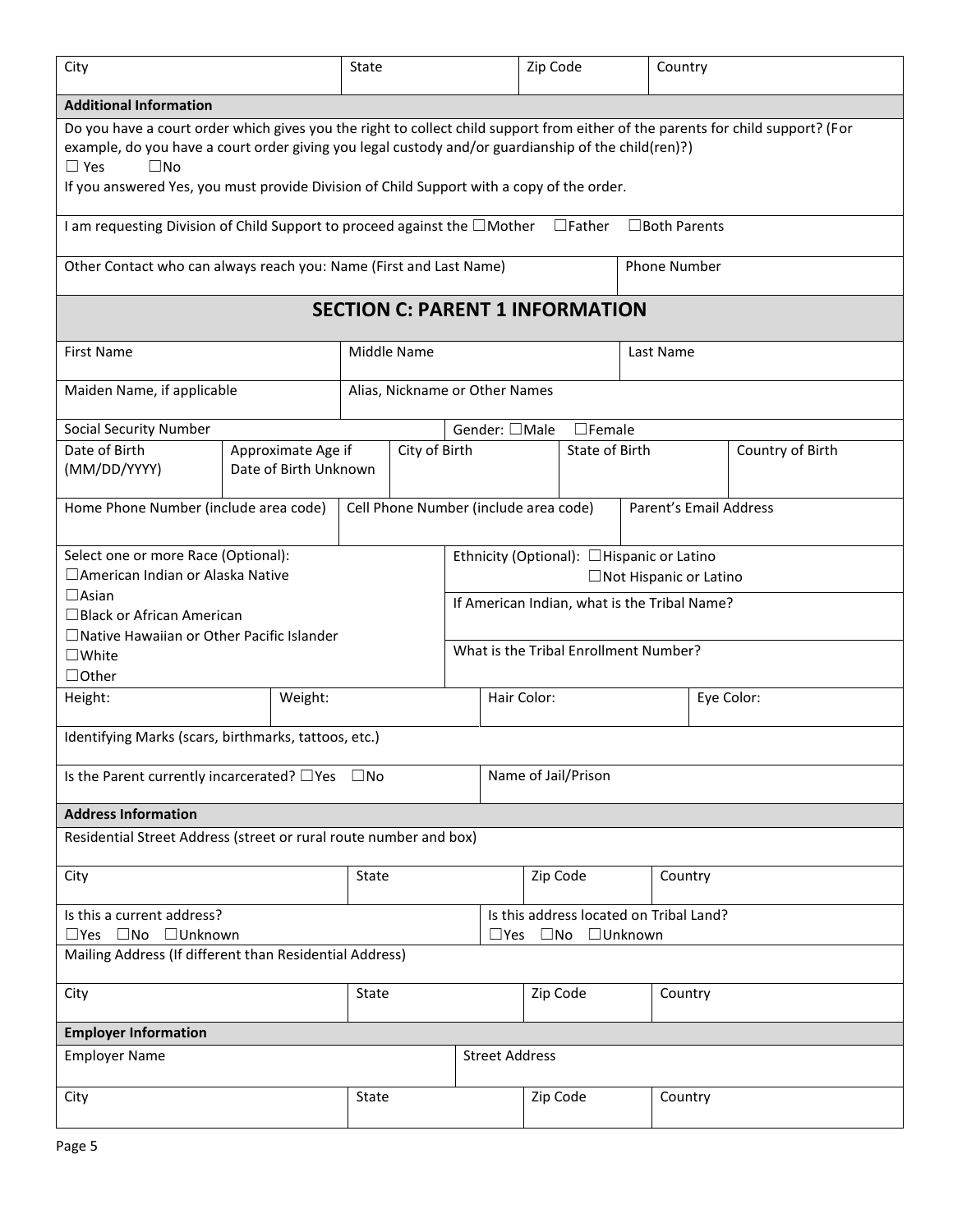| Phone Number (include area code)                                                          |  |                                             |                                       |                                | Type of Work/Usual Occupation                                                           |                                              |                                  |                |            |                        |  |                                  |
|-------------------------------------------------------------------------------------------|--|---------------------------------------------|---------------------------------------|--------------------------------|-----------------------------------------------------------------------------------------|----------------------------------------------|----------------------------------|----------------|------------|------------------------|--|----------------------------------|
| <b>CONTACT INFORMATION</b>                                                                |  |                                             |                                       |                                |                                                                                         |                                              |                                  |                |            |                        |  |                                  |
| Mother's Maiden Name:<br>Parent's Mother Name (First and Last Name)                       |  |                                             |                                       |                                |                                                                                         |                                              | Phone Number (include area code) |                |            |                        |  |                                  |
| Parent's Father Name (First and Last Name)                                                |  |                                             |                                       |                                |                                                                                         |                                              | Phone Number (include area code) |                |            |                        |  |                                  |
| Other Contact who can always reach the Parent: Name (First and Last Name)                 |  |                                             |                                       |                                |                                                                                         |                                              |                                  |                |            |                        |  | Phone Number (include area code) |
| <b>SECTION D: PARENT 2 INFORMATION</b>                                                    |  |                                             |                                       |                                |                                                                                         |                                              |                                  |                |            |                        |  |                                  |
| <b>First Name</b>                                                                         |  |                                             | Middle Name                           |                                |                                                                                         |                                              |                                  |                |            | Last Name              |  |                                  |
| Maiden Name, if applicable                                                                |  |                                             |                                       | Alias, Nickname or Other Names |                                                                                         |                                              |                                  |                |            |                        |  |                                  |
| <b>Social Security Number</b>                                                             |  |                                             |                                       |                                |                                                                                         | Gender: □Male                                |                                  |                |            | $\Box$ Female          |  |                                  |
| Date of Birth<br>(MM/DD/YYYY)                                                             |  | Approximate Age if<br>Date of Birth Unknown |                                       | City of Birth                  |                                                                                         |                                              |                                  | State of Birth |            |                        |  | Country of Birth                 |
| Home Phone Number (include area code)                                                     |  |                                             | Cell Phone Number (include area code) |                                |                                                                                         |                                              |                                  |                |            | Parent's Email Address |  |                                  |
| Select one or more Race (Optional):<br>□ American Indian or Alaska Native<br>$\Box$ Asian |  |                                             |                                       |                                | Ethnicity (Optional): □Hispanic or Latino<br>□Not Hispanic or Latino                    |                                              |                                  |                |            |                        |  |                                  |
| $\Box$ Black or African American<br>$\Box$ Native Hawaiian or Other Pacific Islander      |  |                                             |                                       |                                |                                                                                         | If American Indian, what is the Tribal Name? |                                  |                |            |                        |  |                                  |
| $\square$ White<br>$\Box$ Other                                                           |  |                                             |                                       |                                | What is the Tribal Enrollment Number?                                                   |                                              |                                  |                |            |                        |  |                                  |
| Height:                                                                                   |  | Weight:                                     |                                       |                                |                                                                                         | Hair Color:                                  |                                  |                | Eye Color: |                        |  |                                  |
| Identifying Marks (scars, birthmarks, tattoos, etc.)                                      |  |                                             |                                       |                                |                                                                                         |                                              |                                  |                |            |                        |  |                                  |
| Is the Parent currently incarcerated? $\Box$ Yes $\Box$ No                                |  |                                             |                                       |                                |                                                                                         | Name of Jail/Prison                          |                                  |                |            |                        |  |                                  |
| <b>Address Information</b>                                                                |  |                                             |                                       |                                |                                                                                         |                                              |                                  |                |            |                        |  |                                  |
| Residential Street Address (street or rural route number and box)                         |  |                                             |                                       |                                |                                                                                         |                                              |                                  |                |            |                        |  |                                  |
| City                                                                                      |  |                                             | State                                 |                                |                                                                                         | Zip Code<br>Country                          |                                  |                |            |                        |  |                                  |
| Is this a current address?<br>□Yes □No □Unknown                                           |  |                                             |                                       |                                | Is this address located on Tribal Land?<br>$\square$ Yes $\square$ No $\square$ Unknown |                                              |                                  |                |            |                        |  |                                  |
| Mailing Address (If different than Residential Address)                                   |  |                                             |                                       |                                |                                                                                         |                                              |                                  |                |            |                        |  |                                  |
| State<br>City                                                                             |  |                                             |                                       |                                |                                                                                         | Zip Code<br>Country                          |                                  |                |            |                        |  |                                  |
| <b>Employer Information</b>                                                               |  |                                             |                                       |                                |                                                                                         |                                              |                                  |                |            |                        |  |                                  |
| <b>Employer Name</b>                                                                      |  |                                             |                                       |                                | <b>Street Address</b>                                                                   |                                              |                                  |                |            |                        |  |                                  |
| City<br>State                                                                             |  |                                             |                                       |                                |                                                                                         |                                              | Zip Code<br>Country              |                |            |                        |  |                                  |
| Phone Number (include area code)                                                          |  |                                             |                                       |                                |                                                                                         | Type of Work/Usual Occupation                |                                  |                |            |                        |  |                                  |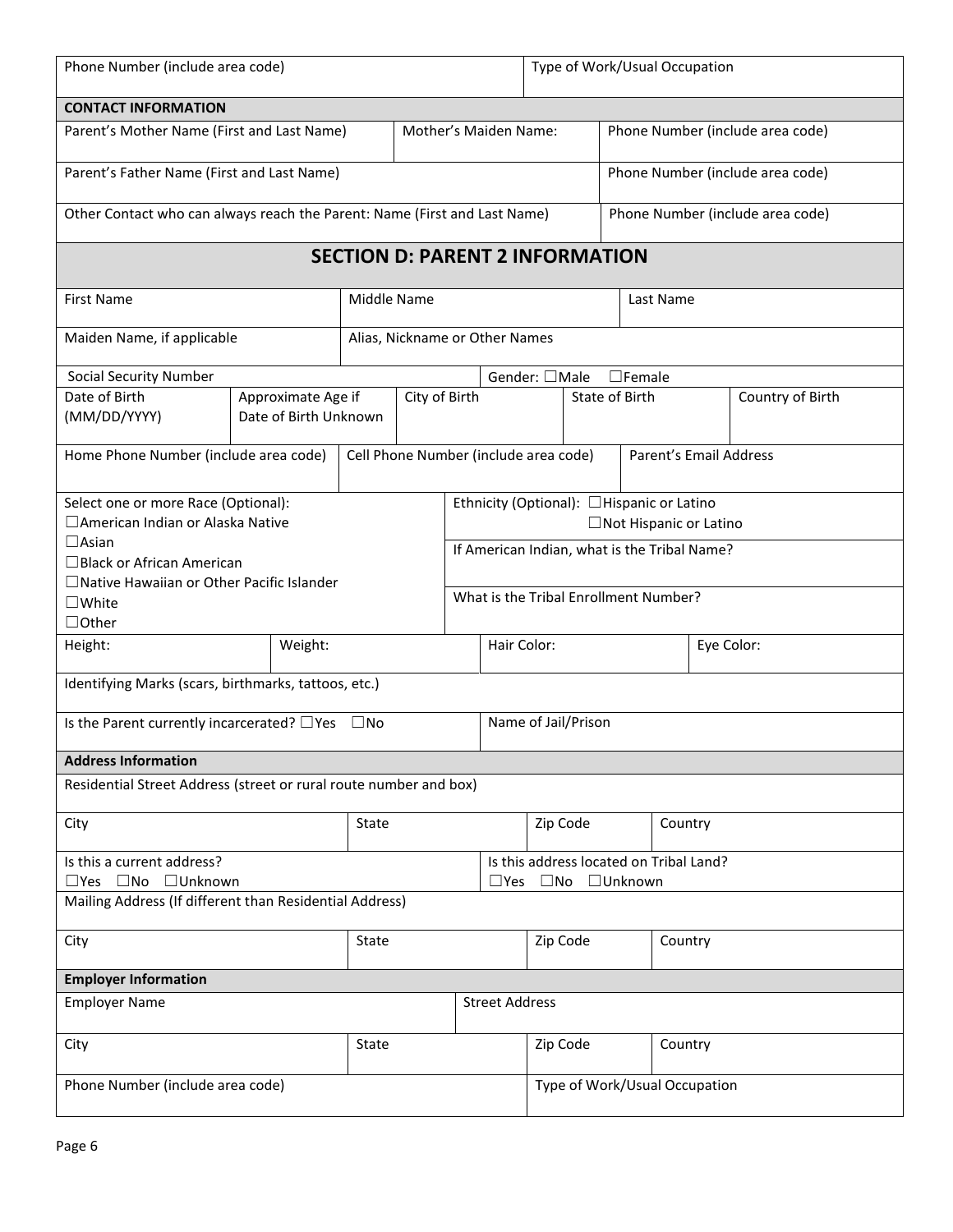| <b>Contact Information</b>                                                                                                                                                                                                                                                                                                   |                                                                                                                            |                                                        |                                  |                                                        |  |  |  |  |  |  |
|------------------------------------------------------------------------------------------------------------------------------------------------------------------------------------------------------------------------------------------------------------------------------------------------------------------------------|----------------------------------------------------------------------------------------------------------------------------|--------------------------------------------------------|----------------------------------|--------------------------------------------------------|--|--|--|--|--|--|
| Parent's Mother Name (First and Last Name)                                                                                                                                                                                                                                                                                   |                                                                                                                            | Mother's Maiden Name:                                  |                                  | Phone Number (include area code)                       |  |  |  |  |  |  |
| Parent's Father Name (First and Last Name)                                                                                                                                                                                                                                                                                   |                                                                                                                            |                                                        | Phone Number (include area code) |                                                        |  |  |  |  |  |  |
| Other Contact who can always reach Parent: Name (First and Last)<br>Phone Number (include area code)                                                                                                                                                                                                                         |                                                                                                                            |                                                        |                                  |                                                        |  |  |  |  |  |  |
| <b>SECTION E: CHILDREN'S INFORMATION</b>                                                                                                                                                                                                                                                                                     |                                                                                                                            |                                                        |                                  |                                                        |  |  |  |  |  |  |
| Complete the following information for each child(ren) associated with you and the other parent. For additional children, please<br>attach a second copy of this page. List the full legal name (name listed on the child's birth certificate). Attach a copy of the birth<br>certificate for each child to the application. |                                                                                                                            |                                                        |                                  |                                                        |  |  |  |  |  |  |
|                                                                                                                                                                                                                                                                                                                              | Child 1                                                                                                                    | Child 2                                                |                                  | Child 3                                                |  |  |  |  |  |  |
| <b>Children's Information</b>                                                                                                                                                                                                                                                                                                |                                                                                                                            |                                                        |                                  |                                                        |  |  |  |  |  |  |
|                                                                                                                                                                                                                                                                                                                              | First:                                                                                                                     | First:                                                 |                                  | First:                                                 |  |  |  |  |  |  |
| <b>Full Legal Name</b>                                                                                                                                                                                                                                                                                                       | Middle:                                                                                                                    | Middle:                                                |                                  | Middle:                                                |  |  |  |  |  |  |
|                                                                                                                                                                                                                                                                                                                              | Last:                                                                                                                      | Last:                                                  |                                  | Last:                                                  |  |  |  |  |  |  |
| Gender                                                                                                                                                                                                                                                                                                                       | $\Box$ Male<br>$\Box$ Female                                                                                               | $\Box$ Male<br>$\Box$ Female                           |                                  | $\Box$ Male<br>$\Box$ Female                           |  |  |  |  |  |  |
| <b>Birthdate</b><br>(MM/DD/YYYY)                                                                                                                                                                                                                                                                                             |                                                                                                                            |                                                        |                                  |                                                        |  |  |  |  |  |  |
| Birthplace                                                                                                                                                                                                                                                                                                                   | City:                                                                                                                      | City:                                                  |                                  | City:                                                  |  |  |  |  |  |  |
|                                                                                                                                                                                                                                                                                                                              | State:                                                                                                                     | State:                                                 |                                  | State:                                                 |  |  |  |  |  |  |
|                                                                                                                                                                                                                                                                                                                              | Country:                                                                                                                   | Country:                                               |                                  | Country:                                               |  |  |  |  |  |  |
| <b>Social Security Number</b>                                                                                                                                                                                                                                                                                                |                                                                                                                            |                                                        |                                  |                                                        |  |  |  |  |  |  |
| Ethnicity (Optional)                                                                                                                                                                                                                                                                                                         | $\Box$ Hispanic or Latino                                                                                                  | $\Box$ Hispanic or Latino                              |                                  | $\Box$ Hispanic or Latino                              |  |  |  |  |  |  |
|                                                                                                                                                                                                                                                                                                                              | □Not Hispanic or Latino                                                                                                    | □Not Hispanic or Latino                                |                                  | □Not Hispanic or Latino                                |  |  |  |  |  |  |
| Race (Optional)                                                                                                                                                                                                                                                                                                              | □ American Indian or Alaska                                                                                                | □ American Indian or Alaska                            |                                  | □ American Indian or Alaska                            |  |  |  |  |  |  |
|                                                                                                                                                                                                                                                                                                                              | <b>Native</b>                                                                                                              | <b>Native</b>                                          |                                  | <b>Native</b>                                          |  |  |  |  |  |  |
|                                                                                                                                                                                                                                                                                                                              | $\Box$ Asian                                                                                                               | $\Box$ Asian                                           |                                  | $\Box$ Asian                                           |  |  |  |  |  |  |
|                                                                                                                                                                                                                                                                                                                              | $\Box$ Black or African American                                                                                           | $\Box$ Black or African American                       |                                  | $\Box$ Black or African American                       |  |  |  |  |  |  |
|                                                                                                                                                                                                                                                                                                                              | $\Box$ Native Hawaiian or Other<br>Pacific Islander                                                                        | $\Box$ Native Hawaiian or Other<br>Pacific Islander    |                                  | $\Box$ Native Hawaiian or Other<br>Pacific Islander    |  |  |  |  |  |  |
|                                                                                                                                                                                                                                                                                                                              | $\square$ White                                                                                                            | $\square$ White                                        |                                  | $\square$ White                                        |  |  |  |  |  |  |
|                                                                                                                                                                                                                                                                                                                              | $\Box$ Other                                                                                                               | $\Box$ Other                                           |                                  | $\Box$ Other                                           |  |  |  |  |  |  |
| If American Indian:                                                                                                                                                                                                                                                                                                          | Tribe Name:                                                                                                                | Tribe Name:                                            |                                  | Tribe Name:                                            |  |  |  |  |  |  |
|                                                                                                                                                                                                                                                                                                                              |                                                                                                                            |                                                        |                                  |                                                        |  |  |  |  |  |  |
|                                                                                                                                                                                                                                                                                                                              | <b>Tribal Enrollment Number:</b>                                                                                           | <b>Tribal Enrollment Number:</b>                       |                                  | <b>Tribal Enrollment Number:</b>                       |  |  |  |  |  |  |
| Does the child live with<br>vou?                                                                                                                                                                                                                                                                                             | $\square$ Yes $\square$ No                                                                                                 | $\Box$ Yes $\Box$ No                                   |                                  | $\square$ Yes $\square$ No                             |  |  |  |  |  |  |
| <b>Parent's Marriage Information</b>                                                                                                                                                                                                                                                                                         |                                                                                                                            |                                                        |                                  |                                                        |  |  |  |  |  |  |
|                                                                                                                                                                                                                                                                                                                              | Were parents ever married to each other? $\square$ Yes $\square$ No                                                        | If yes, Marriage Date (MM/DD/YYYY):                    |                                  |                                                        |  |  |  |  |  |  |
| Marriage City:                                                                                                                                                                                                                                                                                                               |                                                                                                                            | Marriage State:                                        |                                  |                                                        |  |  |  |  |  |  |
| marriage.                                                                                                                                                                                                                                                                                                                    | Paternity Information - Complete this section if the child(ren)'s parents were not married, or the child was born prior to |                                                        |                                  |                                                        |  |  |  |  |  |  |
| Has an                                                                                                                                                                                                                                                                                                                       | □Yes □No                                                                                                                   | □Yes □No                                               |                                  | $\square$ Yes $\square$ No                             |  |  |  |  |  |  |
| Acknowledgment of                                                                                                                                                                                                                                                                                                            | If yes, provide a copy with                                                                                                | If yes, provide a copy with                            |                                  | If yes, provide a copy with                            |  |  |  |  |  |  |
| Paternity been signed?                                                                                                                                                                                                                                                                                                       | application.                                                                                                               | application.                                           |                                  | application.                                           |  |  |  |  |  |  |
|                                                                                                                                                                                                                                                                                                                              | State the Acknowledgment of<br>Paternity was filed in:                                                                     | State the Acknowledgment of<br>Paternity was filed in: |                                  | State the Acknowledgment of<br>Paternity was filed in: |  |  |  |  |  |  |
|                                                                                                                                                                                                                                                                                                                              |                                                                                                                            |                                                        |                                  |                                                        |  |  |  |  |  |  |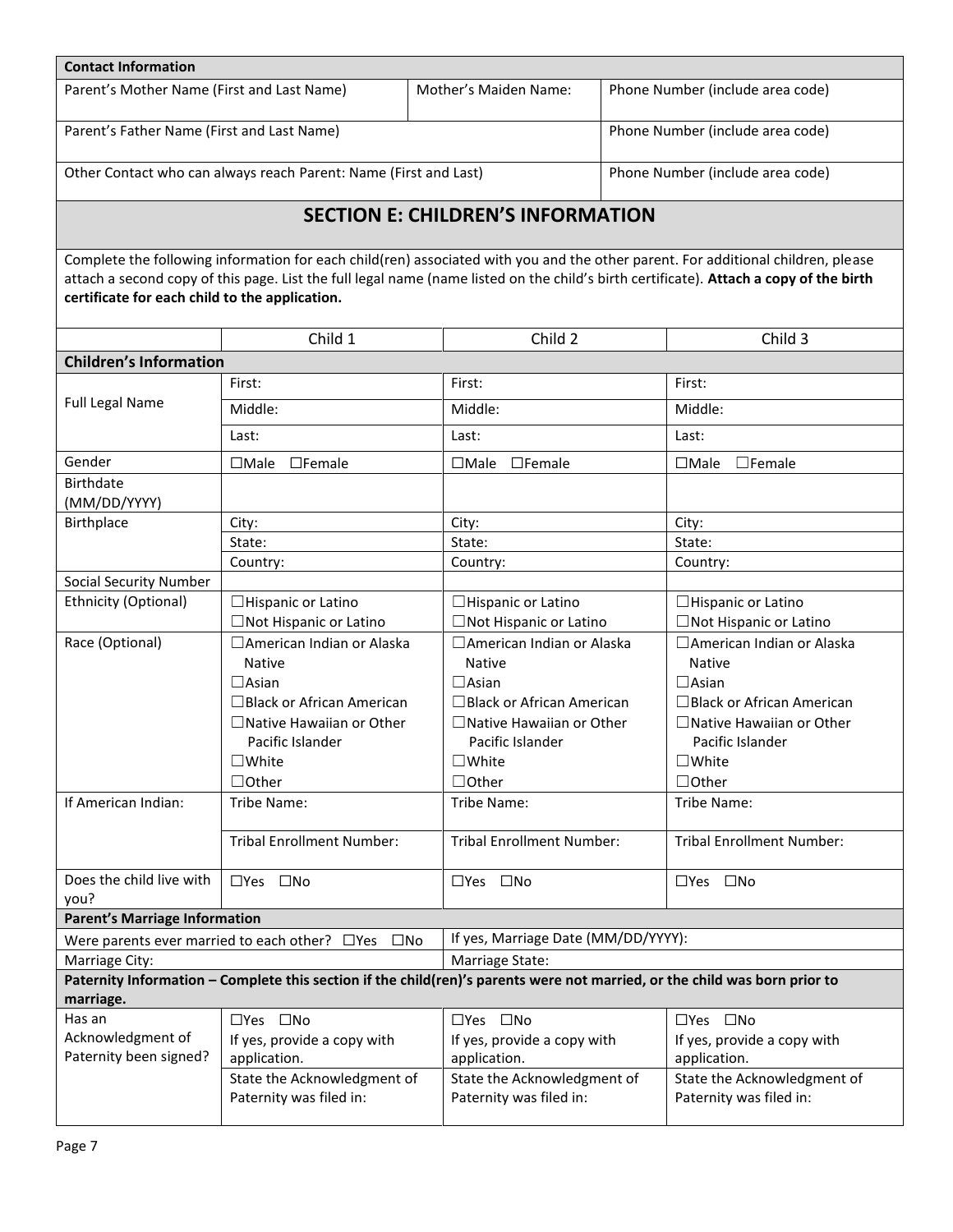| Has genetic testing                                                                    | $\Box$ Yes $\Box$ No                                                     |                             | $\Box$ Yes $\Box$ No                                                                                                                      |                | $\Box$ Yes $\Box$ No              |                |  |  |
|----------------------------------------------------------------------------------------|--------------------------------------------------------------------------|-----------------------------|-------------------------------------------------------------------------------------------------------------------------------------------|----------------|-----------------------------------|----------------|--|--|
| (DNA) been done?                                                                       | If yes, provide a copy of the                                            |                             | If yes, provide a copy of the DNA                                                                                                         |                | If yes, provide a copy of the DNA |                |  |  |
|                                                                                        | DNA results with application.                                            |                             | results with application.                                                                                                                 |                | results with application.         |                |  |  |
| <b>Adoption Information</b>                                                            |                                                                          |                             |                                                                                                                                           |                |                                   |                |  |  |
| Child Adopted?                                                                         | □Yes □No                                                                 |                             | □Yes □No                                                                                                                                  |                | $\square$ No<br>$\Box$ Yes        |                |  |  |
| <b>Adoption Date</b>                                                                   |                                                                          |                             |                                                                                                                                           |                |                                   |                |  |  |
| (MM/DD/YYYY):                                                                          |                                                                          |                             |                                                                                                                                           |                |                                   |                |  |  |
| <b>Adoption State:</b>                                                                 |                                                                          |                             |                                                                                                                                           |                |                                   |                |  |  |
| Adoptive mother's<br>name:                                                             |                                                                          |                             |                                                                                                                                           |                |                                   |                |  |  |
| Adoptive father's                                                                      |                                                                          |                             |                                                                                                                                           |                |                                   |                |  |  |
| name:                                                                                  |                                                                          |                             |                                                                                                                                           |                |                                   |                |  |  |
|                                                                                        |                                                                          |                             | <b>SECTION F: HEALTH INSURANCE INFORMATION</b>                                                                                            |                |                                   |                |  |  |
|                                                                                        |                                                                          |                             |                                                                                                                                           |                |                                   |                |  |  |
|                                                                                        |                                                                          |                             | Do any of the children receive medical assistance (Medicaid or Title 19) or CHIP? $\Box$ Yes $\Box$ No                                    |                |                                   |                |  |  |
| If yes, please list the children's names:                                              |                                                                          |                             |                                                                                                                                           |                |                                   |                |  |  |
|                                                                                        | Are any of the children IHS eligible? $\Box$ Yes $\Box$ No               |                             |                                                                                                                                           |                |                                   |                |  |  |
| If yes, please list the children's names:                                              |                                                                          |                             |                                                                                                                                           |                |                                   |                |  |  |
|                                                                                        | Does either parent have private health insurance for the                 |                             | If yes, who provides?                                                                                                                     |                |                                   |                |  |  |
| child(ren)? □Yes □No                                                                   | □Unknown                                                                 |                             |                                                                                                                                           |                |                                   |                |  |  |
| <b>Insurance Company Name</b>                                                          |                                                                          |                             |                                                                                                                                           |                | Phone Number:                     |                |  |  |
|                                                                                        |                                                                          |                             |                                                                                                                                           |                |                                   |                |  |  |
| <b>Street Address</b>                                                                  |                                                                          |                             |                                                                                                                                           |                |                                   |                |  |  |
| City                                                                                   |                                                                          | State                       |                                                                                                                                           | Zip Code       |                                   |                |  |  |
|                                                                                        |                                                                          |                             |                                                                                                                                           |                |                                   |                |  |  |
| <b>Policy Number</b>                                                                   |                                                                          | <b>Group Number</b>         |                                                                                                                                           |                | Type of Insurance                 |                |  |  |
|                                                                                        |                                                                          |                             |                                                                                                                                           | $\Box$ Medical | $\Box$ Dental                     | $\Box$ Vision  |  |  |
| Insurance Coverage Start Date                                                          |                                                                          | Insurance Coverage End Date |                                                                                                                                           |                | $\Box$ Pharmacy $\Box$ Other      |                |  |  |
| (MM/DD/YYYY)                                                                           |                                                                          | (MM/DD/YYYY)                |                                                                                                                                           |                |                                   |                |  |  |
|                                                                                        | Total Number of Persons Covered Under Policy                             |                             | Monthly Cost of Insurance: \$                                                                                                             |                |                                   |                |  |  |
|                                                                                        | Name of children covered under the above policy:                         |                             |                                                                                                                                           |                |                                   |                |  |  |
|                                                                                        |                                                                          |                             | If more than one child has health insurance that differs from what has been provided include it on a separate sheet.                      |                |                                   |                |  |  |
|                                                                                        |                                                                          |                             |                                                                                                                                           |                |                                   |                |  |  |
|                                                                                        |                                                                          |                             | NOTE: If you currently do not provide health insurance coverage, the court may enter an order requiring one or both parents to            |                |                                   |                |  |  |
|                                                                                        | obtain health insurance, even if the children are eligible for Medicaid. |                             |                                                                                                                                           |                |                                   |                |  |  |
|                                                                                        |                                                                          |                             |                                                                                                                                           |                |                                   |                |  |  |
|                                                                                        |                                                                          |                             | <b>SECTION G: COURT ORDER INFORMATION</b>                                                                                                 |                |                                   |                |  |  |
|                                                                                        |                                                                          |                             |                                                                                                                                           |                |                                   |                |  |  |
|                                                                                        |                                                                          |                             |                                                                                                                                           |                |                                   |                |  |  |
|                                                                                        |                                                                          |                             | Fill in all that apply. Attach copies of all orders relating to paternity, custody, and child support. If a Stipulation and Agreement was |                |                                   |                |  |  |
| signed, the Stipulation and Agreement must be attached to the appropriate court order. |                                                                          |                             |                                                                                                                                           |                |                                   |                |  |  |
| <b>TYPE OF ORDER</b>                                                                   | <b>COUNTY</b>                                                            | <b>STATE</b>                | <b>DATE OF ORDER</b>                                                                                                                      |                | <b>DOCKET NUMBER</b>              | <b>SUPPORT</b> |  |  |
|                                                                                        |                                                                          |                             | (MM/DD/YYYY)                                                                                                                              |                |                                   | <b>AMOUNT</b>  |  |  |
|                                                                                        |                                                                          |                             |                                                                                                                                           |                |                                   | <b>ORDERED</b> |  |  |
| □No Order                                                                              | <b>NA</b>                                                                | <b>NA</b>                   | <b>NA</b>                                                                                                                                 |                | NA.                               | <b>NA</b>      |  |  |
| $\Box$ Paternity                                                                       |                                                                          |                             |                                                                                                                                           |                |                                   |                |  |  |
|                                                                                        |                                                                          |                             |                                                                                                                                           |                |                                   |                |  |  |
| $\Box$ Temporary/                                                                      |                                                                          |                             |                                                                                                                                           |                |                                   |                |  |  |
| Separation                                                                             |                                                                          |                             |                                                                                                                                           |                |                                   |                |  |  |
|                                                                                        |                                                                          |                             |                                                                                                                                           |                |                                   |                |  |  |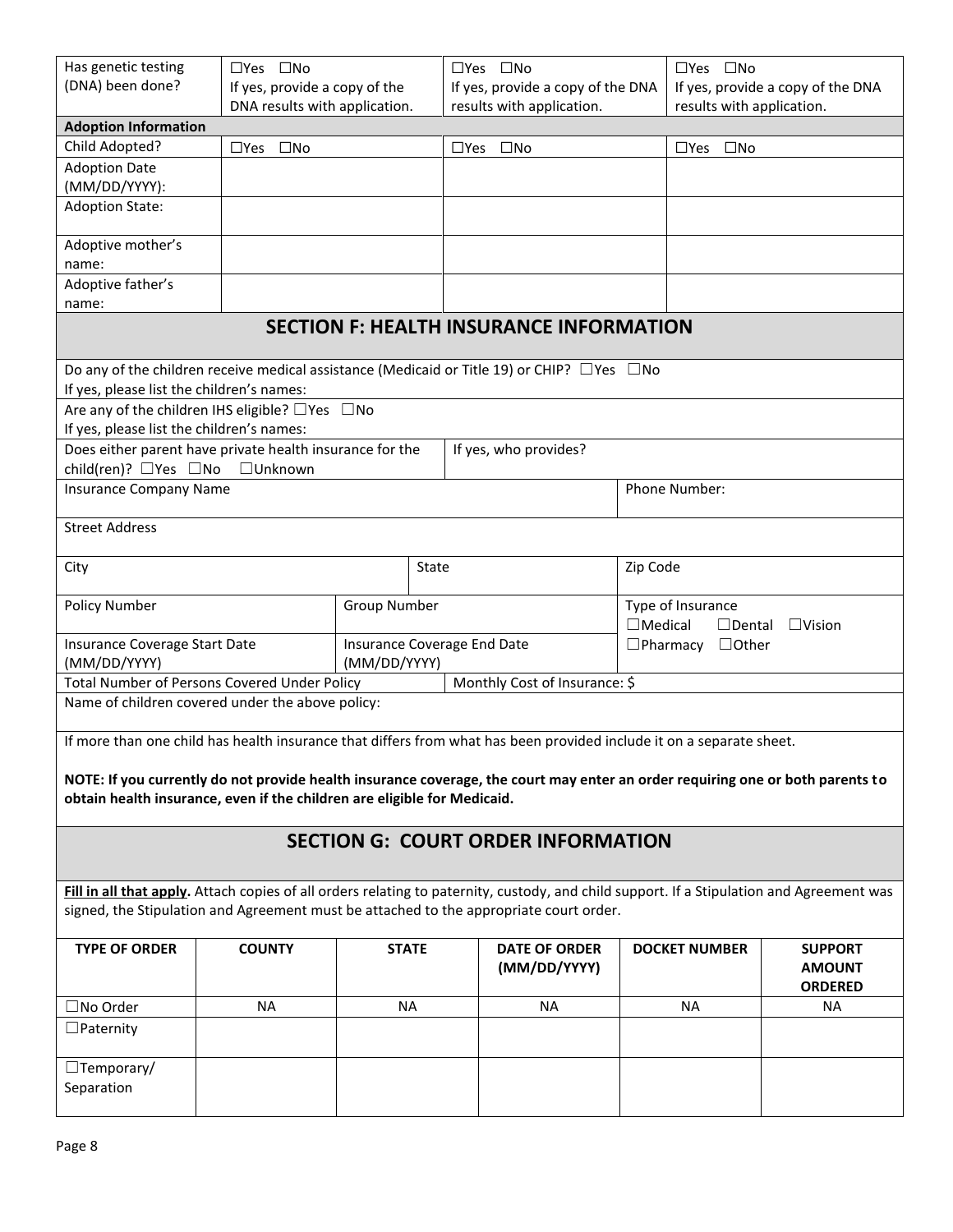| $\Box$ Custody                                                                                                                                                                  |  |        |                                                                                |                                                                                                                                      |                                                                                                                                                                                     |  |  |  |
|---------------------------------------------------------------------------------------------------------------------------------------------------------------------------------|--|--------|--------------------------------------------------------------------------------|--------------------------------------------------------------------------------------------------------------------------------------|-------------------------------------------------------------------------------------------------------------------------------------------------------------------------------------|--|--|--|
| $\Box$ Divorce                                                                                                                                                                  |  |        |                                                                                |                                                                                                                                      |                                                                                                                                                                                     |  |  |  |
| □Protection Order                                                                                                                                                               |  |        |                                                                                |                                                                                                                                      |                                                                                                                                                                                     |  |  |  |
| $\Box$ Other                                                                                                                                                                    |  |        |                                                                                |                                                                                                                                      |                                                                                                                                                                                     |  |  |  |
|                                                                                                                                                                                 |  |        |                                                                                | <b>SECTION H: ADDITIONAL INFORMATION</b>                                                                                             |                                                                                                                                                                                     |  |  |  |
| Has TANF been received in another state<br>for this child(ren)?<br>$\Box$ Yes $\Box$ No<br>If yes, please list the state(s):                                                    |  |        | in another state?<br>$\Box$ Yes $\Box$ No<br>If yes, please list the state(s): | Have child support services been received                                                                                            | Is there an open child support case in<br>another state or with a tribal child<br>support agency?<br>□Yes □No □Unknown<br>If yes, please list the state(s) or the tribal<br>agency: |  |  |  |
| <b>SECTION I: ATTORNEY INFORMATION</b>                                                                                                                                          |  |        |                                                                                |                                                                                                                                      |                                                                                                                                                                                     |  |  |  |
| you must contact DCS immediately.                                                                                                                                               |  |        |                                                                                | If at any time you initiate an action, or are served with documents regarding divorce, child support, custody and/or parenting time, |                                                                                                                                                                                     |  |  |  |
| to the children? □ Yes □ No □ Unknown                                                                                                                                           |  |        |                                                                                | Have there been any documents (i.e. divorce summons and complaint, custody or parenting time) filed with the court which relate      |                                                                                                                                                                                     |  |  |  |
| If Yes: City                                                                                                                                                                    |  | County |                                                                                | State                                                                                                                                | Zip Code                                                                                                                                                                            |  |  |  |
| Is an attorney currently representing either you or the other party on any matter related to the child(ren)? $\Box$ Yes $\Box$ No<br>If yes, provide the following information: |  |        |                                                                                |                                                                                                                                      |                                                                                                                                                                                     |  |  |  |
| <b>Phone Number</b><br><b>Attorney Name</b>                                                                                                                                     |  |        |                                                                                |                                                                                                                                      |                                                                                                                                                                                     |  |  |  |
| Law Firm Name<br><b>Street Address</b>                                                                                                                                          |  |        |                                                                                |                                                                                                                                      |                                                                                                                                                                                     |  |  |  |
| City                                                                                                                                                                            |  |        | State                                                                          |                                                                                                                                      | Zip Code                                                                                                                                                                            |  |  |  |
| Does the attorney or agency know DCS services have been requested? $\Box$ Yes $\Box$ No                                                                                         |  |        |                                                                                |                                                                                                                                      |                                                                                                                                                                                     |  |  |  |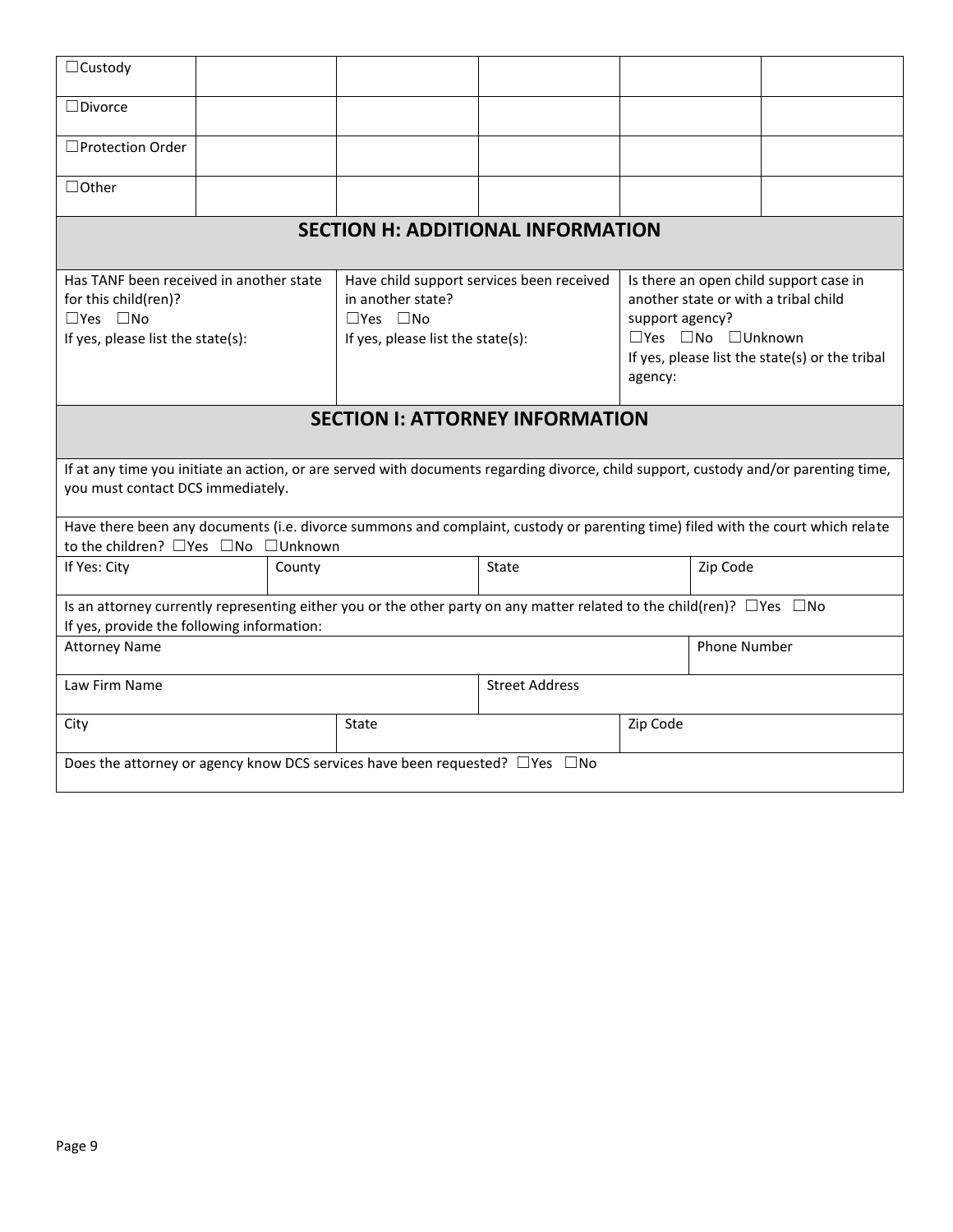# **SECTION J: REQUIREMENTS OF COOPERATION**

I declare and affirm under penalties of perjury that the information contained herein has been examined by me, and to the best of my knowledge and belief, is in all things true and correct. **Note: A person who signs this document knowing the information to be false or untrue, in whole or in part, is guilty of perjury – a Class 5 Felony punishable by imprisonment of not more than five years and a fine of not more than \$10,000.**

I understand as an applicant for child support services, I am required to cooperate with the DCS. This may include providing verbal or written information, participating in genetic testing to establish paternity, appearing as a witness at court hearings necessary to pursue the requested child support services, and notifying the DCS of any changes in my address and/or telephone number. **I understand that failure to cooperate may result in my case being closed.**

I understand the DCS has the right to determine which child support services will be provided to me. By signing this application, I agree DCS can take any necessary legal action to establish, modify and enforce a child and/or medical support obligation.

I understand the DCS has the responsibility to protect identifying personal information upon receipt of a protection order which has been entered by the court. If my case is involved in a court action, the information contained in this document, INCLUDING addresses, social security numbers, and names may become a matter of public record. **I also understand the law allows the court to order the DCS to release information if the court determines the release of information would not put at risk my health, safety, or liberty or that of the child(ren).**

I understand listing Social Security Numbers for myself, and my children is voluntary according to 42 U.S.C. 405(c)(2)(C). DCS requests these Social Security Numbers according to 42 U.S.C. 654 and 666. As provided by federal statutes 42 U.S.C. 654A(d) and Title IV-D of the Social Security Act. DCS uses these Social Security Numbers to establish, modify and enforce child support or medical support, establish paternity, or other child support program purposes. The numbers may become known to the other parent and to others because of these actions and purposes.

I understand legal services for the state may be provided by private attorneys. **I also understand such attorneys do not represent me or the child(ren) listed herein but represent the DCS.**

I understand I may ask DCS to close my case by notifying DCS verbally or in writing.

I understand DCS has the authority to close my case as outlined in SERVICES.

I understand if I received Temporary Assistance for Needy Families (TANF), support collected from the noncustodial parent's federal income tax refund is applied to the money owed to the state before any is paid to the custodial parent.

I understand I am personally liable to return any support I received from the DCS paid to me in error. This includes money the DCS must return to the IRS.

I understand I am not to contact the parent's employer and doing so can result in my case being closed.

I understand any payments I receive after submitting my application must be turned in to the DCS for processing and proper credit.

I understand the DCS has the authority to sign papers, act on my behalf, cash checks from the noncustodial parent and send that money to me.

I have applied for South Dakota Division of Child Support (DCS) services. The DCS is authorized by law to take all actions necessary to work my case.

This authorization is effective until I request the DCS to close my case or until the DCS notifies me it has closed my case, whichever is later.

I acknowledge I have read the Agreement for Child Support Services.

Applicant's Printed Name:

Applicant's Signature: Date: Date: Date: Date: Date: Date: Date: Date: Date: Date: Date: Date: Date: Date: Date: Date: Date: Date: Date: Date: Date: Date: Date: Date: Date: Date: Date: Date: Date: Date: Date: Date: Date: D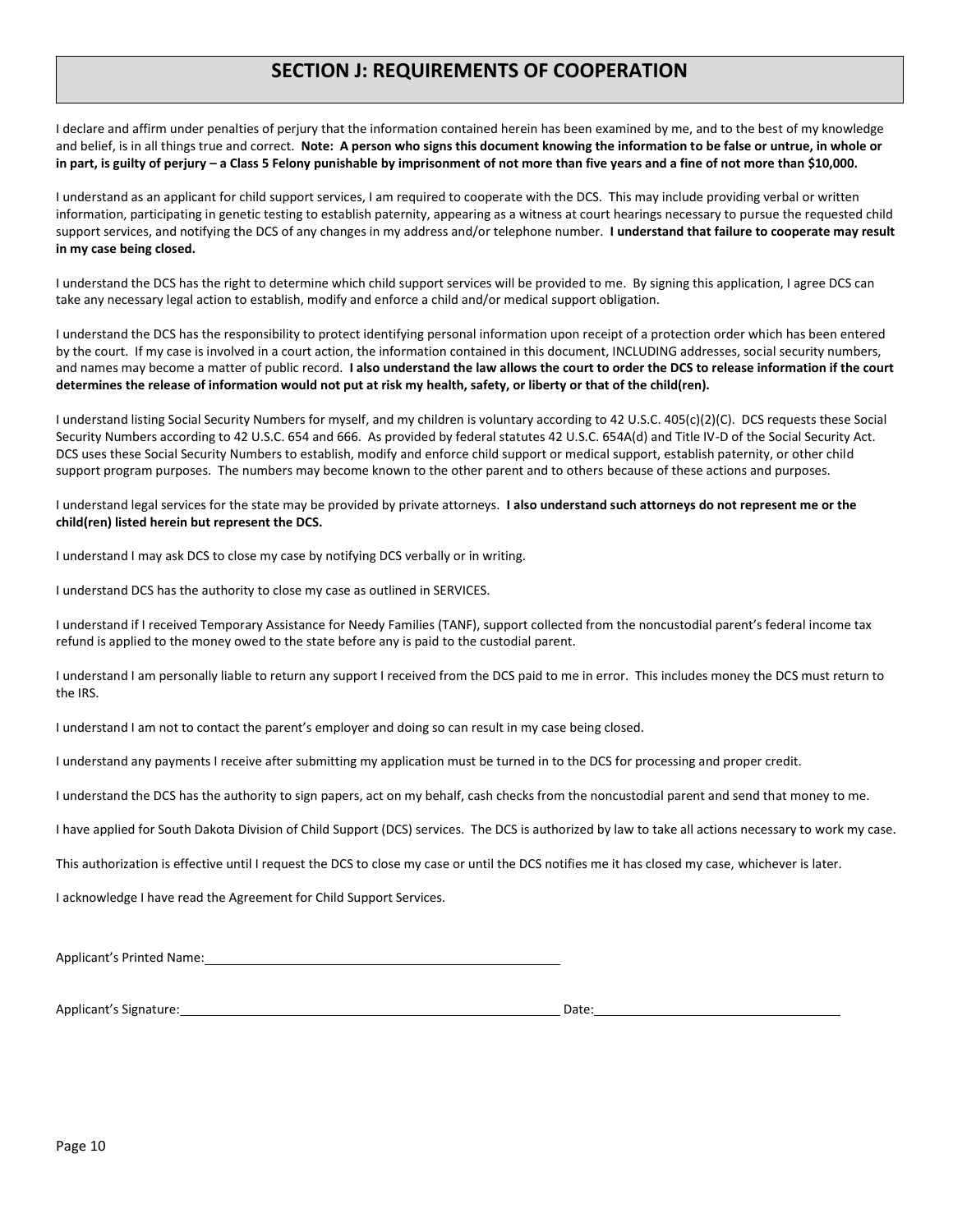# **SECTION K: AGREEMENT FOR CHILD SUPPORT SERVICES Detach this document and keep it for your records.**

This document includes the terms and conditions of the services which will be provided in your child support case by the South Dakota Department of Social Services, Division of Child Support (DCS). This document describes DCS's services, the responsibilities of the persons receiving the services, the fees, the accounting procedures, and the use and disclosure of information for cases. It is important that you read the entire document.

### **SERVICES**

- 1. DCS will determine the methods and strategies used to collect support and fulfill its duties.
- 2. Current support must be due and owing for at least one minor child and the applicant is the child's parent or legal guardian. If only past due support is owed, DCS is unable to accept an application for services.
- 3. DCS cannot provide child support services directly to you if you are a child seeking support from your parents. Your legal guardian or custodian, however, may seek assistance from us on your behalf.
- 4. DCS will make reasonable efforts, consistent with its priorities and procedures, to:
	- a. Locate the parent.
	- b. Establish paternity if paternity for a minor child has not previously been established by one of the following: child born during the marriage (or within ten months after dissolution of marriage) of the mother and father; paternity affidavit signed by the mother and father; genetic testing; court order establishing paternity; or adoption order. Application must be received at least 90 days prior to child being emancipated.

If DCS establishes paternity and the child was born in SD, an order adjudicating paternity will be filed with the Office of Vital Records. Vital Records will add the father's name to the child's birth record. The child's birth certificate will be amended to reflect both parents' names. If the child was born in another state, one of the parents will need to contact the Vital Record agency in the other state to obtain the necessary paperwork to add the father's name to the birth record. The other state may assess a fee for adding the father's name to the birth record.

c. Establish a child support order for a minor child(ren). In the process, DCS will request the noncustodial parent maintain a health insurance policy for the child(ren) if the children do not have adequate health insurance. Application must be received at least 90 days prior to child being emancipated.

If the child was born in SD and order adjudicating paternity is entered, the order will be filed with the Office of Vital Records. Vital Records will add the father's name to the child's birth record. The child's birth certificate will be amended to reflect both parents' names. If the child was born in another state, one of the parents will need to contact the Vital Record agency in the other state to obtain the necessary paperwork to add the father's name to the birth record. The other state may assess a fee for adding the father's name to the birth record.

- d. Enforce an existing child support order. If there is not a minor child for whom current support is due and owing, DCS will be unable to provide child support enforcement services.
- e. Enforce health insurance coverage if (1) you do not have satisfactory health insurance coverage, (2) the support order includes provisions for health insurance coverage to be maintained by the noncustodial parent, and (3) health insurance is available through the noncustodial parent's employer. If there is no court order for support or the current support order has no provision for health insurance, the DCS may require modification of the order to include health insurance coverage. DCS will not collect deductibles, co-insurance amounts, or past due medical costs from the noncustodial parent unless a judgment for those amounts has been obtained.
- f. Collect and distribute child support payments as required by law.
- g. Collect court ordered spousal support if current child support is being collected, under the same court order.
- h. Review cases for potential adjustment in the support amount, either upward or downward, using South Dakota's child support guidelines. A review of the support amount may be requested by either parent.
- 5. DCS will use reasonable efforts to collect child support. The DCS cannot predict how long this will take or guarantee success. DCS will evaluate the case circumstances and proceed with the appropriate enforcement action determined necessary to attempt collection of the child support.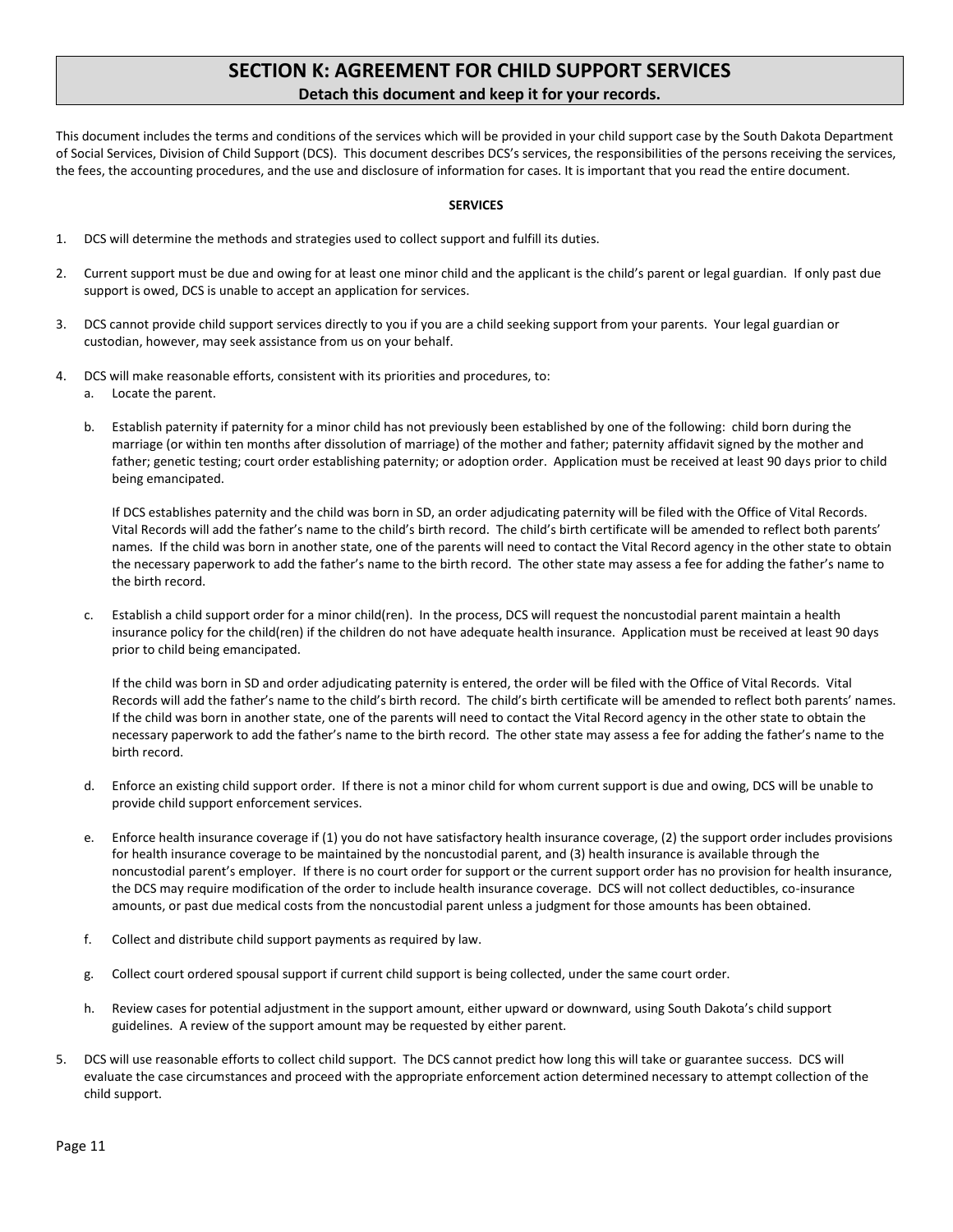- 6. DCS monitors delinquent child support payments at the end of the month. If the support order requires the noncustodial parent to pay on a specific day of the month, it will be very difficult to monitor. Under income withholding, the payments are made when the employer does payroll. Payments range from weekly to monthly. Often the payment must go through the Clerk of Courts, other states, tribal courts, or foreign countries before the actual payment is received in the Child Support Payment Center. Some child support agencies recover costs incurred for the child support services. If your case is referred to another state, tribal child support agency, or foreign country, the responding agency may assess fees or may withhold fees from the support collected, including IRS tax offset moneys.
- 7. If a divorce decree orders the noncustodial parent to pay alimony and child support, the DCS will enforce the alimony and child support. However, DCS cannot enforce only alimony.
- 8. If the noncustodial parent lives in a state other than South Dakota or another jurisdiction, DCS may have to refer your case to the other agency to establish paternity and/or a child support order or enforce the child support order. Because of the differences in state laws and procedures, cases referred to other agencies present additional issues and often take more time. DCS will release any information contained in the case file to another state or jurisdiction when interstate enforcement action requires the information.
- 9. DCS does not have jurisdiction over Native Americans residing on Indian reservations or trust land. Therefore, if the noncustodial parent is Native American and resides on Indian land, the DCS may not be able to establish paternity or a support obligation. If there is a court order for support, the DCS may only be able to provide limited enforcement services. If the tribe has a federally approved child support program, DCS may be able to refer your case to their child support program to establish paternity and/or child support order or enforce the child support order.
- 10. In performing services, DCS is assisted by attorneys. These attorneys represent the state. They are not your personal attorneys.

### **This means no attorney-client relationship exists between you and the DCS attorney. It also means in the event of a conflict between your interests and those of the state, the DCS attorney will have to resolve the conflict in favor of the state's interest.**

DCS cannot provide all services that you may receive from a private attorney. For example, DCS cannot provide services to you regarding custody, parenting time, or any other issue not directly related to child support.

If you require legal advice, desire specific legal action, or desire routine involvement in deciding the methods to be used in your case, you may want to consider using a private attorney who may be able to provide you with more individualized service.

- 11. The child support case will be closed under the following conditions:
	- a. DCS will immediately close your case upon your written or verbal request.
	- b. DCS will provide a Notice of Intent to Terminate Services:
		- i. If your child has reached the age of majority, there is no longer a current support order, and arrears are under \$500 or unenforceable under state law.
		- ii. If your child has reached the age of majority, there is no longer a current support order, and all arrears are assigned to the State.
		- iii. If your child has reached the age of majority, the noncustodial parent is entering or has entered long-term care arrangements and the noncustodial parent has no income or assets above the subsistence level and no further action can be taken.
		- iv. If the noncustodial parent is living with the minor child as the primary caregiver or in an intact two parent household.
		- v. If DCS is unable to contact you despite attempts to do so by at least two different methods.
		- vi. If DCS cannot obtain jurisdiction over the noncustodial parent.
		- vii. If the noncustodial parent or alleged father of the child is deceased and no further action can be taken.
		- viii. If paternity cannot be established because the child is 18 years of age; or genetic testing or a court or an administrative process has excluded the alleged father.
		- ix. If paternity cannot be established because the identity of the biological father is unknown and cannot be identified after diligent efforts.
		- x. If DCS has been unable to locate the noncustodial parent for 2 years if the noncustodial parent's social security number is known or for 6 months if the noncustodial parent's social security is not known.
		- xi. If the noncustodial parent has been institutionalized in a psychiatric facility or is incarcerated or has a medically verified total and permanent disability and cannot reasonably be anticipated to pay support.
		- xii. If the noncustodial parent's sole income is from Supplemental Security Income (SSI) payments or concurrent SSI payments and Social Security Disability Insurance (SSDI) payments.
		- xiii. If the noncustodial parent is a citizen of and lives in a foreign country, does not work for the United States government or for a company with offices in the United States, has no reachable domestic income or assets, and DCS does not have reciprocity with the foreign country.
		- xiv. If DCS has documented evidence that you have not cooperated, and your cooperation is essential for the next enforcement step.
			- Failure to cooperate may include:
			- (1) Failure to appear at a DCS office or at another location designated by DCS to provide information, testimony, or evidence for the purpose of legal proceedings,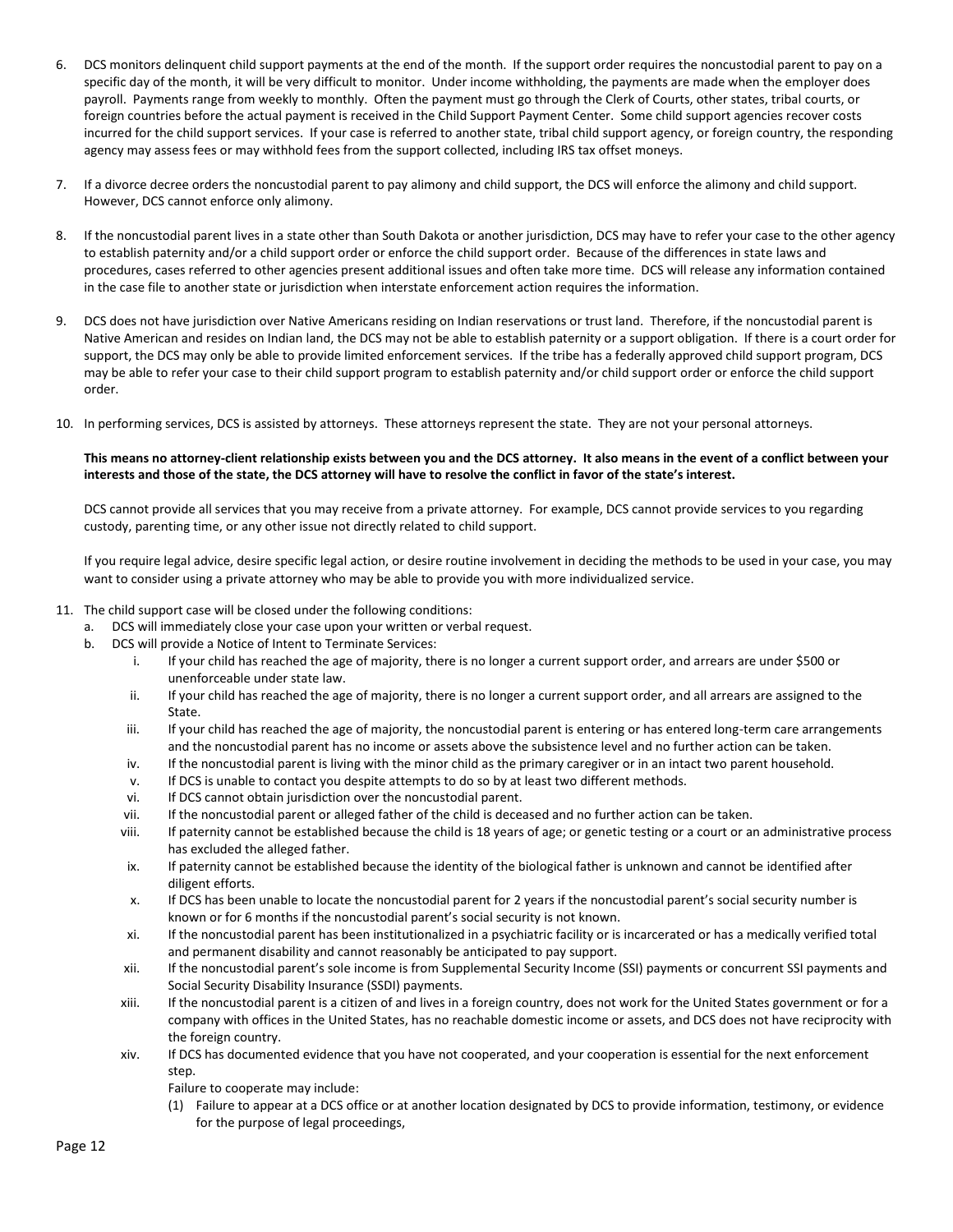- (2) Failure to appear for genetic testing,
- (3) Failure to complete any future forms which are required for DCS to proceed with your child support case,
- (4) Repeated contacts with the noncustodial parent's employer regarding child support payments being withheld,
- (5) Failure to forward any child support payments received directly by you to DCS,
- (6) Failure to repay the DCS any child support collections you receive that you are not entitled to keep, or
- (7) Failure to notify DCS if you change residential and/or mailing address.

DCS will not terminate services for any of these reasons if within 60 days, circumstances change pertaining to the reason for the closure and you provide documentation to DCS. If circumstances change after 60 days, but prior to emancipation of the child(ren) involved, you may reapply for services.

#### **TAX REFUND OFFSET**

- 1. DCS may submit your case for federal tax refund offset. With this method of collecting child support arrears, the noncustodial parent's tax refund is intercepted and applied to arrears.
- 2. Conditions for submittal for tax refund offset are as follows:
	- a. The support obligation must have been established under a court or administrative order.
	- b. The amount of past due support must not be less than \$500.00
	- c. The noncustodial parent's name and social security number has been verified.
- 3. There is no guarantee monies will be collected, nor the noncustodial parent will be entitled to receive a federal income tax refund that can be intercepted by the DCS.
- 4. If a collection is made, DCS has the authority to hold the refund if it involves a joint tax return for up to six months before sending the collection to the custodial parent.
- 5. If Temporary Assistance for Needy Families (TANF) was received by the custodial parent in the past and any state has submitted a debt for federal tax refund offset, the State's debt may be satisfied first.
- 6. Other federal agencies submitting debts may also be satisfied first.
- 7. The custodial parent is personally liable for repayment of any monies received that were an overpayment, including any amounts returned to the noncustodial parent due to the filing of an amended return by the noncustodial parent's spouse. The amended return may be filed as much as six years later.

#### **ACCOUNTING PROCEDURES**

- 1. DCS will endorse checks, money orders, and drafts received for payment of support. This is necessary to allow the DCS to process payments.
- 2. When money is collected for child support, DCS will determine where the money should be applied according to federal and state disbursement requirements. If alimony is due and owing, payments received will be proportionately applied to the current child support, medical support, and alimony.

Example: Payments are usually applied to current child and medical support first. However, money sent from a federal tax refund offset is applied to the arrears which were certified (reported) to the IRS.

3. When the noncustodial parent, an employer, the Secretary of the Treasury, etc., sends a support payment to DCS, DCS will send the appropriate amount to the custodial parent. This is an "advance" of funds pending the actual processing of the support payment. If the office is unable to process the support payment for any reason, the custodial parent must repay DCS.

Example A: If the noncustodial parent's support check is written on insufficient funds and efforts to get the noncustodial parent to make the check good fail, the custodial parent must repay the amount of the advance to DCS.

Example B: If the IRS takes back the amount of the federal tax refund offset, the custodial parent must repay the amount of the advance to DCS.

**To facilitate this repayment process, the custodial parent may authorize DCS to withhold a reasonable amount from future support payments as repayment. This authorization may be given as part of the application process, but it is not a requirement to receive services from DCS. If you do not give authorization as part of the application process and repayment becomes necessary, DCS will attempt to set up a repayment plan with you or seek repayment through the courts if necessary.**